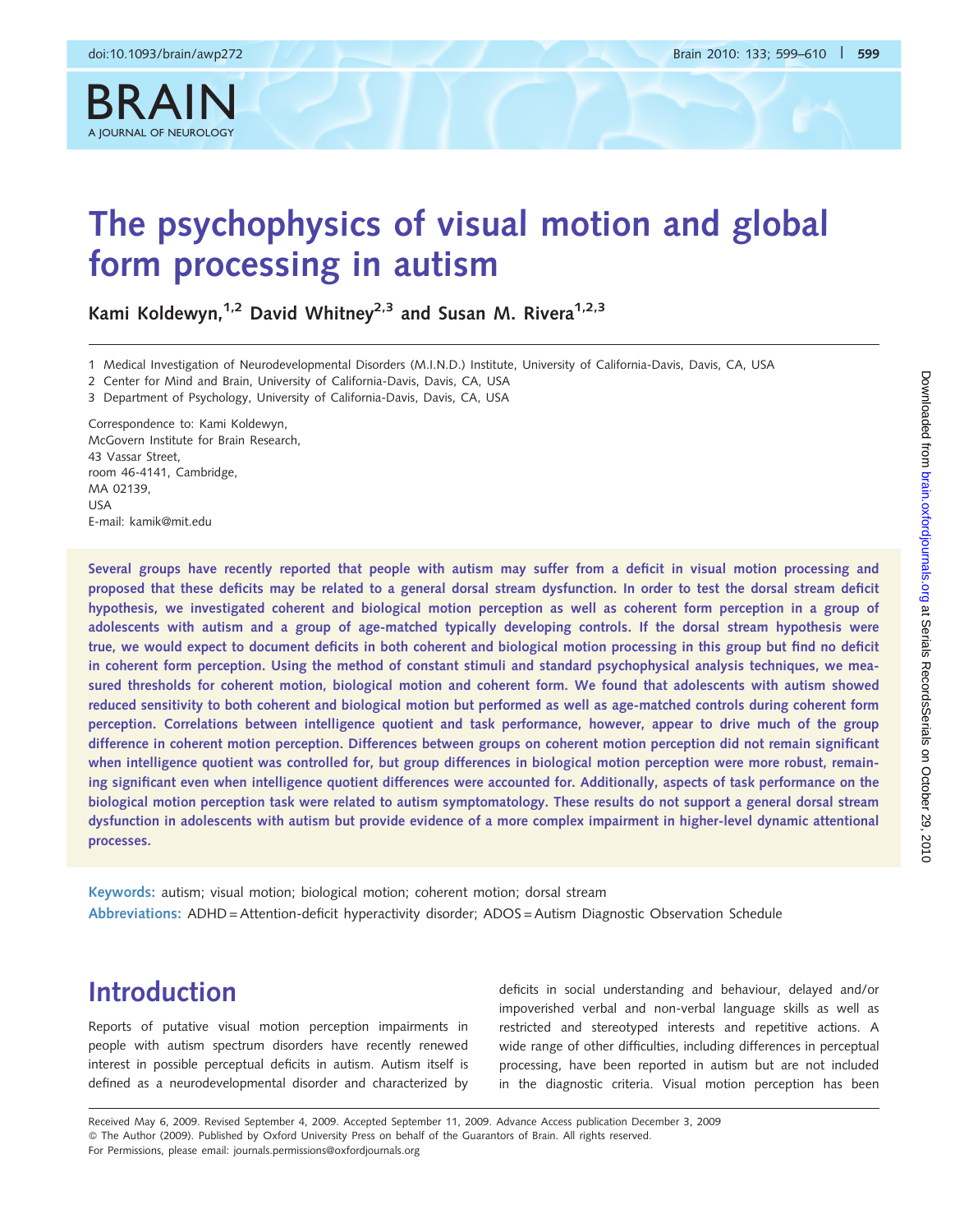investigated across different ages and across different levels of the visual system. Deficits have not been reported for one test of magnocellular function—flicker contrast sensitivity (Bertone et al., 2005; Pellicano et al., 2005; Pellicano and Gibson, 2008) nor for simple first-order (luminance-defined) motion discrimination, a task thought to be accomplished in early visual cortex (Bertone et al., 2005). However, second-order motion perception impairments have been reported in autism (Bertone et al., 2003). Reports on coherent motion perception, a more complex task requiring integration across space and thought to be accomplished in extrastriate cortex, have been mixed. While several groups have reported impairments for both adults and children assessed on a global dot motion task (Spencer et al., 2000; Milne et al., 2002, 2006; Pellicano et al., 2005; Tsermentseli et al., 2008; Atkinson, 2009), at least two other groups have found no such impairment (Del Viva et al., 2006; White et al., 2006). Additionally, two groups using quite different tests of coherent motion (plaid motion and motion signal detection in Gaussian noise) have also found no impairments in autism (Sanchez-Marin and Padilla-Medina, 2007; Vandenbroucke et al., 2008). Contradictory results may be due in part to perceptual differences in the stimuli, but may also result from differences in the attentional requirements of the tasks. In particular, shorter presentation times, faster dot speeds and greater dot densities may require greater spatiotemporal attention and produce different between-group results. Additionally, studies likely differed in the particular crosssection of autism participants recruited. Genotypic and phenotypic subtypes of autism could vary in the severity of visual motion deficits, making replication more difficult even when tasks are identical.

Biological motion perception has also been repeatedly reported as impaired in people with autism. Biological motion is one very important source of information for understanding and predicting the movements and reactions of others in social settings and thus is sometimes termed 'social perception' (Zilbovicius et al., 2006). It also appears to be the system through which we process those subtle, transitory cues used for understanding others' emotions and intentions (eye movements and facial expressions) (Campbell et al., 2001; Blakemore and Frith, 2004). One common symptom of autism [and an important part of the Autism Diagnostic Observation Schedule (ADOS)] is a deficit in perceiving and understanding gaze shifts as well as difficulty in coordinating eye-gaze, facial expressions and verbal communication. As such, it is easy to see how impairments in biological motion perception could have an impact on those with autism.

People with autism are not blind to biological motion and can usually identify simple point of light displays of biological motion (Moore et al., 1997). They have been shown, however, to be less accurate than controls when identifying biological motion both in a forced-choice paradigm (Atkinson, 2009) and when compared with scrambled motion (Blake et al., 2003; Freitag et al., 2008). Even in cases where recognition is unimpaired, both children and adults with autism have been shown to be less sensitive to higher order information in these displays such as emotional content (Hubert et al., 2007; Parron et al., 2008; Atkinson, 2009). Impairment in biological motion perception has been reported in children as young as 15 months (Klin and Jones, 2008;

Klin et al., 2009) and so could contribute to the development of abnormal social cognition. Importantly, in at least one study, autism severity was correlated with performance on a biological motion perception task (Blake et al., 2003). While biological motion perception is generally thought of as a task performed primarily in the dorsal stream, it is a 'form-from-motion' task and activates areas in both the dorsal and the ventral stream in fMRI experiments (Cowey and Vaina, 2000; Grossman et al., 2000; Vaina et al., 2001). Biological motion is thought to be processed principally in the superior temporal sulcus, a multimodal region where dorsal and ventral information combine (Grossman et al., 2000; Vaina et al., 2001; Pelphrey et al., 2005). While the superior temporal sulcus has been shown to be particularly involved in the perception of biological motion, it has also been suggested to be involved in the understanding of any dynamic social signal (Calder and Young, 2005).

In broad terms, the human visual system functionally divides into at least two pathways (for a review see Goodale and Milner, 1992; Ungerleider and Haxby, 1994). The ventral pathway is generally specialized for fine detail, static form and colour perception. The dorsal pathway is predominantly responsible for processing and perceiving moving stimuli, localizing objects and directing visually guided action (Trevarthen, 1968; Schneider, 1969; Jeannerod, 1988). Several groups have proposed that a specific visual motion perception deficit in people with autism could be reflective of disruptions in the dorsal stream of the visual system (Spencer et al., 2000; Braddick et al., 2003; Milne et al., 2005). While a brain imaging study designed to explore dorsal stream function has, to our knowledge, not yet been published, several studies in those with autism have suggested that the superior temporal sulcus may be affected in those with autism both structurally (Boddaert et al., 2004) and functionally (Gervais et al., 2004; Pelphrey et al., 2005, 2007; Pelphrey and Carter, 2008). While the superior temporal sulcus integrates information from both the ventral and dorsal streams, it appears to be primarily involved in the understanding of dynamic stimuli (Puce and Perrett, 2003; Calder and Young, 2005) rather than the detailed perception of static form. This, paired with its close proximity and connections with hMT+ and motion-sensitive parietal areas (Zeki, 1974; Allison et al., 2000; Ochiai et al., 2004), has often caused researchers to place the biological motion-sensitive areas of the superior temporal sulcus in the dorsal stream.

The possibility of a dorsal stream deficit in autism has been framed in two different ways. Braddick and colleagues (Atkinson et al., 1997, 2001; Spencer et al., 2000; Gunn et al., 2002; Braddick et al., 2003) have suggested that the dorsal stream is more 'vulnerable' during development and that deficits in the dorsal stream are common among those with developmental disabilities. On the other hand, Milne and colleagues (2002, 2004, 2005, 2006; White et al., 2006) suggest that deficits on dorsal stream tasks may be fundamental to autism and that the pattern of these deficits may have explanatory power in the neurogenesis of some autism symptoms. Despite these differences, deficits in global motion perception that are not accompanied by corresponding deficits in global form perception have led both of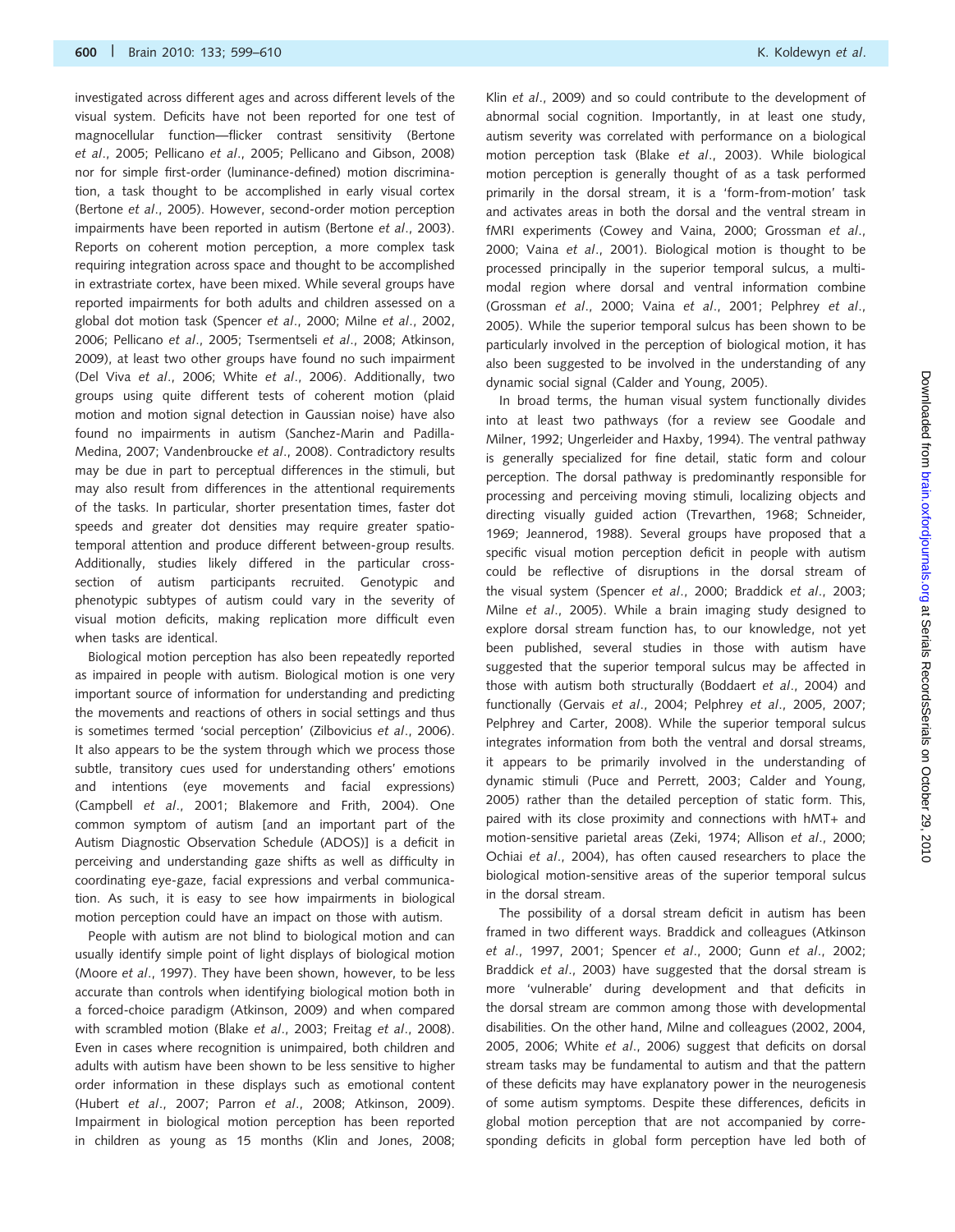these groups to conclude that the dorsal stream is selectively impaired in people with autism.

An alternative explanation for the range of motion perception impairments in autism is an increased sensitivity to local information in a scene rather than the global or Gestalt information. It has been noted, both formally and anecdotally, that individuals with autism have a bias towards focusing attention on fine details and local features in images. Global information in scenes (i.e. textures, groups and Gestalt information), on the other hand, is ignored, lost or blunted. For example, individuals with autism are thought to have superior visual search skills (Plaisted et al., 1998; O'Riordan et al., 2001), superior embedded figure test performance (Shah and Frith, 1983, 1993; Jolliffe and Baron-Cohen, 1997; Mottron et al., 2003) and superior perception of the features that make up Navon stimuli (Pomerantz, 1983; Plaisted et al., 1999). On the other hand, there is also evidence that contradicts the hypothesis of a global deficit. Several studies, for example, have reported unimpaired perception of global form in those with autism (Spencer et al., 2000; Milne et al., 2002, 2006; Blake et al., 2003), although not all reports agree (see Spencer and O'Brien, 2006; Tsermentseli et al., 2008). Others have more recently suggested that there may be a bias towards local processing in those with autism, but that global perception can be invoked when the task requires it and when task parameters and expectations are clearly explained (Mottron et al., 2003; Happe and Frith, 2006; Happe and Booth, 2008).

In the present study, we investigated global motion, global form and biological motion tasks in order to analyse more fully if visual impairments seen in people with autism are consistent with the theory of dorsal stream dysfunction, if they fit better with the theory of global integration deficits or if they lend support to neither theory. If there is a generalized dorsal stream deficit in those with autism, coherent motion and biological motion perception should be similarly impacted, with global form being spared. If deficits in visual processing seen in autism are due instead to a global integration deficit, we would expect to find impairments in the performance on all three tasks.

It was also our intention to examine psychophysical data generated from these tasks closely. As participants with autism may differ from typical participants not only on measures of sensitivity but also on lapse rates, reaction time, response biases and attentional capabilities, there may be important information

#### hidden at a deeper level than that explored via outcome measures typically reported in psychophysical studies. We chose to employ a method of constant stimuli rather than an adaptive psychophysical procedure to assess more fully any influence of generalized inattention or random error.

Lastly, we investigated whether any aspect of performance on the tasks might relate to or predict the degree of autism symptomatology. If we are to understand how visual motion perception deficits fit within the phenotype of autism, or if they can be used as part of the definition of a subtype of autism, it is important to understand how they may relate to the already well-defined behavioural symptoms used to define and diagnose autism.

## Methods

### **Participants**

Participants included 32 typically developing adolescents (two female) and 30 adolescents (two female) with autism spectrum disorder (three participants had a diagnosis of Asperger syndrome, the remaining 26 were diagnosed with Autistic Disorder). Autism diagnosis was confirmed by completing the ADOS (Lord et al., 2000) for all participants with autism. An additional 14 participants with autism diagnoses were initially recruited but excluded either because their non-verbal IQ was  $<$ 75 (n = 8), they could not complete the protocol (n = 2), or they did not meet autism criteria on the ADOS ( $n = 4$ ). An additional 10 typically developing adolescents served as pilot participants during stimulus and paradigm testing and their data are not included here. Because of the visual–spatial nature of the tasks, we used non-verbal IQ as our primary IQ measure. When time allowed, verbal IQ scores were also obtained. Six participants with autism and two typically developing participants were missing verbal IQ data. The two groups were matched on age and gender but differed on IQ as measured by the Wechsler Abbreviated Scale of Intelligence (Table 1). All participants had normal or corrected to normal vision. All participants received modest monetary compensation for their participation.

Adolescents with autism were recruited through the Medical Investigation of Neurodevelopmental Disorders Institute. Typically developing children were recruited from the local community through phone calls and advertisements. Potential participants were excluded on the basis of any history of birth or brain trauma, or the presence of any non-corrected visual deficit and all participants were required to have a non-verbal IQ of at least 75. Autism participants were further

|  |  |  |  | Table 1 Participant information |
|--|--|--|--|---------------------------------|
|--|--|--|--|---------------------------------|

| Measure                 | Control $(n=32)$ |             | Autism $(n=30)$ |                 |                   | P-value |
|-------------------------|------------------|-------------|-----------------|-----------------|-------------------|---------|
|                         | Mean (SD)        | Range       | Mean (SD)       | Range           |                   |         |
| Performance IQ (WASI)   | 114.20(10.39)    | $94 - 143$  | 104.74 (13.31)  | $82 - 133$      | 3.08              | 0.003   |
| Verbal $IQ^a$ (WASI)    | 123.60 (13.88)   | $87 - 143$  | 110.82 (19.85)  | $77 - 149$      | 2.59              | 0.014   |
| Full-Score $IQa$ (WASI) | 121.30 (12.17)   | $101 - 144$ | 107.80 (16.00)  | $82 - 142$      | 3.47              | 0.001   |
| Age                     | 15.78 (2.41)     | 11.90-19.72 | 15.12(2.64)     | $11.41 - 19.53$ | 1.55              | 0.126   |
| <b>SCO</b>              | 3.19(2.57)       | $0 - 8$     | 24.83 (6.03)    | $14 - 33$       | $-12$             | < 0.001 |
| ADOS (social)           |                  |             | 8.90(2.55)      | $5 - 15$        | $\qquad \qquad -$ |         |
| ADOS (communication)    |                  |             | 5.07(1.51)      | $2 - 8$         |                   |         |
| ADOS (total)            |                  |             | 13.97 (3.76)    | $8 - 22$        |                   |         |

a Missing data on six participants with autism and two control participants WASI = Wechsler Abbreviated Scale of Intelligence; SCQ = Social Communication Questionnaire.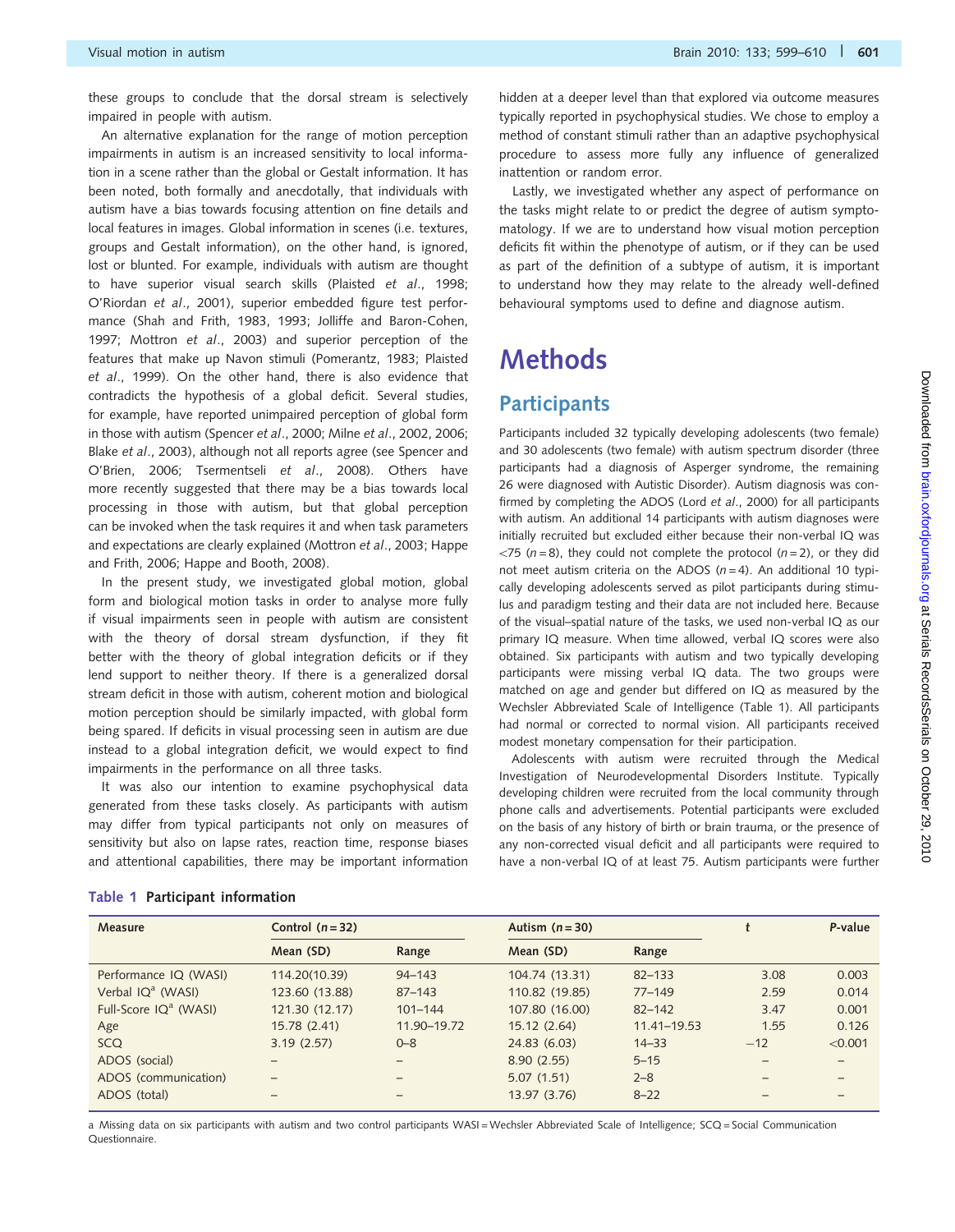excluded if they were diagnosed with any associated disorder (e.g. fragile X) while control participants were further excluded on the basis of any developmental disorder or an immediate family history of autism spectrum disorders. Parents of all participants filled out the Social Communication Questionnaire (Berument et al., 1999), which was used to screen typical controls for any significant concern of autism spectrum disorders. Due to the prevalence of attention-deficit hyperactivity disorder (ADHD) symptomatology in those with autism, control participants were not excluded on the basis of a diagnosis of ADHD. Six participants in the control group reported a diagnosis of ADHD, whereas nine participants with autism reported significant symptoms of attention deficit. Every participant signed an assent form and a parent or guardian of each participant signed an informed consent approved by the University of California at Davis Institutional Review Board.

### Standardized measures

#### Autism Diagnostic Observation Schedule

The ADOS is a structured observational assessment that provides opportunities for interaction and play while measuring social and communicative behaviours that are diagnostic of autism (Lord et al., 2000). Items are scored from 0 (typical for age or not autistic in quality) to 3 (unquestionably abnormal and autistic in quality). In this study, 24 participants completed Module 3 and six completed Module 4. ADOS items are summed into three scores: a social score, a communication score and a social–communication total score. The range for autism spectrum disorder on Modules 3 and 4 is 2–3 points for the communication scale, 4–6 points for the social scale and 7–9 points for the social–communication total score. The range for full autism is  $\leq 3$  for the communication scale,  $\geq 6$  for the social scale and  $\geqslant$  10 points for the total score.

#### Wechsler's Abbreviated Scales of Intelligence

Wechsler Abbreviated Scales of Intelligence provides a short and reliable means of assessing intelligence in individuals aged 6–89 years (Wechsler, 1999). The Wechsler Abbreviated Scale of Intelligence produces three separate scores: verbal, performance and full-scale IQ. It consists of four subtests: vocabulary, block design, similarities and matrix reasoning. These scales provide standard scores with a mean of 100 and a standard deviation of 15.

#### Social Communication Questionnaire

The Social Communication Questionnaire is a brief 40-item parentreport screening questionnaire to evaluate communication and social skills in people aged 4 years or older (Rutter et al., 2003). For this study we used the lifetime form, which asks parents to report on the social and communications skills of their child throughout their entire developmental history. A conservative cut-off score of 11 was used as an exclusion criterion for the typically developing group.

### Apparatus and stimuli

All stimuli were presented on a 17 inch screen with a resolution of  $1280 \times 1024$  pixels and a 50 Hz refresh rate. Presentation<sup>TM</sup> was used to present trials and collect participant responses. Biological and coherent motion stimuli were presented as 2 s video clips with a frame rate of 30 Hz. Participants were seated 60 cm from the screen and asked to keep their heads still while performing the task but given no explicit instructions on where to fixate. All psychophysical testing was completed in a single testing session (typically  $\sim$ 1.5 h of testing), with

breaks taken as needed by participants. Each task was broken up into two blocks for a total of six blocks. The block order varied between individuals and was counterbalanced both within and between participant groups.

#### Coherent motion stimuli

Coherent motion was assessed through a Global Dot Motion task (Newsome and Pare, 1988), where dots were presented in a rectangle 10.67 $^{\circ}$  by 8.5 $^{\circ}$  of visual angle centred on the screen (Fig. 1A). We manipulated the coherence of the display by the use of a standard 'random walk' paradigm (e.g. Williams and Sekuler, 1984). Every dot in the display was given the same intended direction (left or right). Between frames, each dot was independently given a new direction chosen from a uniform probability distribution centred





Figure 1 Stimuli examples. (A) Depiction of the coherent motion stimuli across coherence levels where global motion is to the left. (B) Depiction of circular glass patterns at different coherence levels. (C) Depiction of the biological motion task where the global motion of the mask is to the left. Note that arrows and red dots/lines shown in either (A) or (C) were not visible during testing.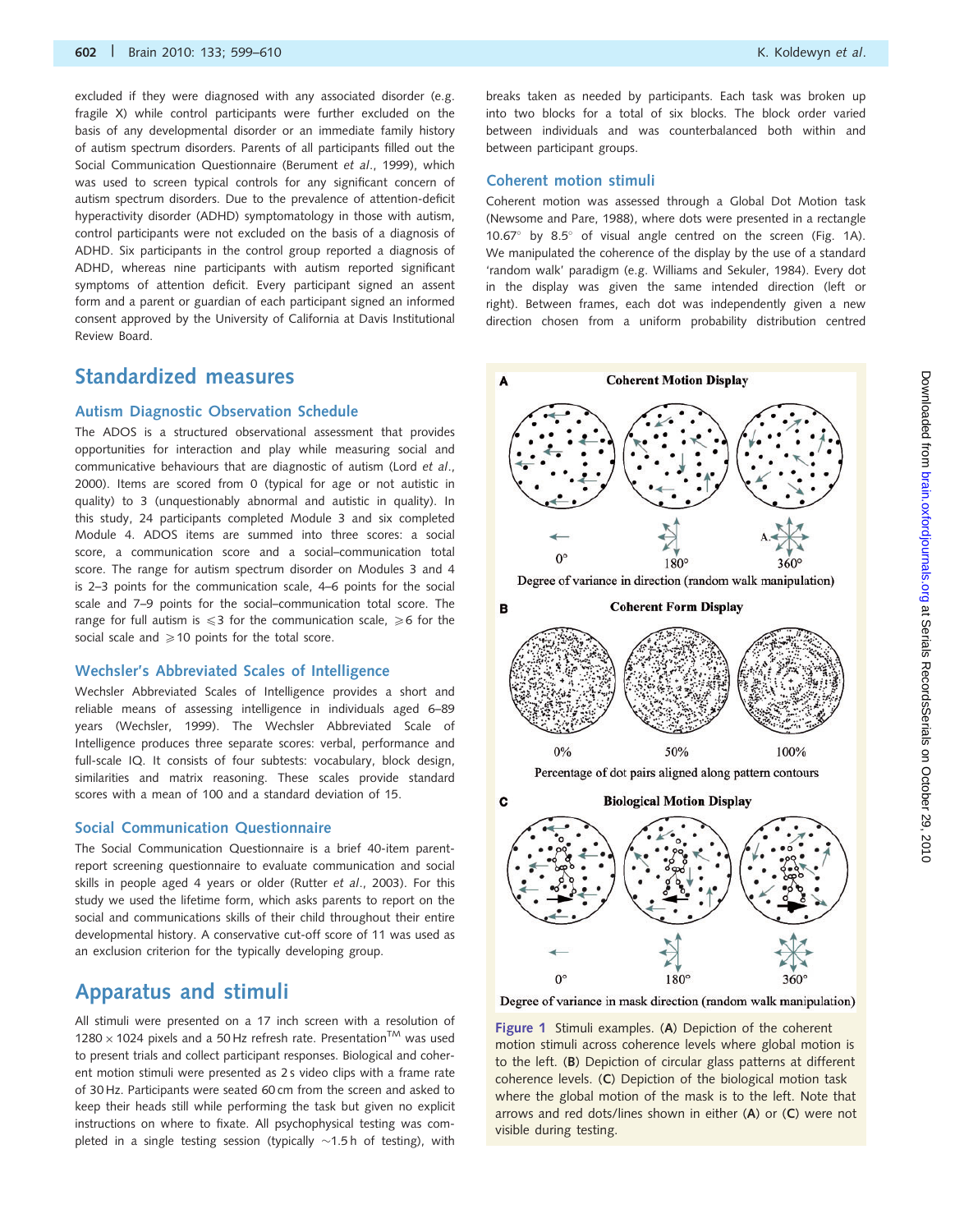on the intended direction. We manipulated the probability of perceiving coherent motion in the intended direction by varying the range of the distribution of direction vectors. In the current study, these ranges will be expressed in degrees. At  $360^\circ$ , no coherent direction can be perceived; only local, random movement (Brownian motion) can be seen. At 0°, no variance is allowed in any direction—all dots move in a straight line in the intended direction. The direction of each individual dot was independent from any other dot and independent of the direction it had moved in the last frame. All dots were assigned movement directions from the same distribution. Every dot conveys the same amount of information so that no single dot gives more directional information than another. As the coherence level drops, it becomes virtually impossible to track individual dot trajectories. To facilitate the use of the coherent motion display as a mask in the biological motion task, dots varied in their speed (moving between 4.5 and  $9^{\circ}$  of visual angle per second) and in the length of time between choosing new path directions (between 33.3 and 166.67 ms). These values for speed and step size were assigned to each dot independently and randomly, and were changed each time a dot was assigned a new direction. These settings were the same on all trials of both the coherent motion and the biological motion paradigms. Black dots were displayed on a white screen in an outlined rectangular box centred on the screen. The global direction (mean direction) was leftward on 50% of the trials and rightward on 50%. The method of constant stimuli was used so that the same six coherence levels (0°, 252°, 288°, 324°, 342° and 360°) were presented as a two-alternative forced choice to all participants. The coherence levels between 252° and 360° were chosen to assess sensitivity in the dynamic range of participants while the  $0^{\circ}$  condition allowed us to measure lapse rates directly. Participants were presented with 20 practice trials before the beginning of the experimental block. In each trial, participants were asked to indicate the direction of global motion and encouraged to guess when they did not know. No feedback was provided. Each stimulus was shown for 2s and participants could answer at any time.

#### Coherent form stimuli

Concentric or expanding glass patterns (Glass, 1969; Glass and Perez, 1973) were presented one at a time in the centre of the screen (Fig. 1B). These patterns are an array of dot pairs where the coherence of the pattern is manipulated by the percentage of dot pairs aligned along a pattern. All dot pairs had the same spacing and each pattern at every coherence level was unique. Concentric patterns have dot pairs aligned along concentric circles while expanding patterns have pairs aligned along lines radiating from the centre. All patterns were presented in circular apertures with a diameter of  $8^\circ$  visual angle centred in the middle of the screen. A small fixation cross was placed at the centre of each pattern to encourage participants not to move their eyes while viewing the patterns. The average dot density was roughly consistent across each pattern as well as between different patterns. Six coherence levels (0%, 5%, 10%, 15%, 20% and 100%) were presented as a two-alternative forced choice to all participants. Concentric and expanding patterns occurred with equal frequency and were presented for 500 ms. Prior to testing, participants were shown patterns at 100% coherence and told that it would be harder to see the pattern on some trials than others. The concentric patterns were explained as circles inside of each other and were called 'circle' patterns. Expanding patterns were explained as lines coming out from the middle 'like fireworks' and called 'burst' patterns. Participants were first presented with 20 practice trials at 100% coherence to be sure they both understood the task and were able to map the correct response onto the correct button. In each trial, participants indicated whether patterns were concentric or expanding.

#### Biological motion stimuli

Thresholds for biological motion perception were tested by introducing noise into a standard point-light biological motion display of a walking human (Johansson, 1973) (Fig. 1C). Each walker consisted of 13 points of 'light' (black dots on a white background) placed on the major joints and head of a walking figure. The original stimuli were obtained from a standard stimulus set (Vanrie and Verfaillie, 2004) and then manipulated in MATLAB. The 'walker' stayed in one location as though walking on a treadmill. To introduce noise into these walker stimuli, we used exactly the same stimuli utilized in the coherent motion task described above and superimposed them on the pointlight-walker displays. When the coherence of this noise 'mask' is high, the biological motion figure tends to 'pop-out' from the background. As the coherence of the mask is reduced, it becomes much more difficult to pick out the figure and determine in which direction it is walking. The 'walker' remained constant across trials, except for the direction of movement, while the coherence of the mask was manipulated at six difference coherence levels ( $0^\circ$ ,  $72^\circ$ ,  $144^\circ$ ,  $216^\circ$ ,  $288^\circ$  and 360 $\degree$ ). It is important to note here that the 0 $\degree$  coherence condition does not represent a condition without noise but is simply the condition at which the movement of the masking dots is completely coherent and the walking figure is most easily seen. The walker was presented at a slightly different position for each trial, moving around within the middle 1/16th of the stimulus rectangle to reduce the likelihood of participants forming a specific 'template' of the walker. Each stimulus was presented for 2 s and participants were asked to report in which direction the figure was walking. Prior to experimental blocks, participants were presented with 10 trials without noise to familiarize them with the walking figure. They then also completed 10 practice trials at the lowest noise level (360°).

### Threshold estimation

To obtain detection thresholds for each task, a logistic function was fitted to each individual participant's data as a function of coherence level using the psignifit toolbox (version 2.5.6) for MATLAB. This program implements the maximum-likelihood procedure described by Wichmann and Hill (2001a, b). To obtain the best fit for most participants on all tasks, lambda was allowed to vary but was constrained to values between 0 and 0.05 and delta was set as a constant at 0.5. To estimate thresholds, slope, 'lapse rate' and error, a bootstrapping technique was used which included 5000 replications for each fitted function. Lapse rate is simply a measure that describes the rate of errors made at the tail end of the psychometric function, when there is little noise in the display and participants should be at close to 100% performance. The distribution of these fits was used to generate 95% confidence intervals for the estimates of each parameter. Error was described most succinctly by a deviance value, which is reflective of a combination of the residuals at each tested coherence level.

Participants were excluded from the data set for any particular task if their data would not fit adequately to the logistic function (Wichmann and Hill, 2001a). Fits were considered to be inadequate if either residual scores or deviance scores were larger than two standard deviations above the mean of the entire group of participants. Five participants with autism were dropped from the biological motion task analysis leaving 25 controls and 25 participants with autism. Four participants with autism and four control participants were dropped from the coherent motion task analysis, leaving 28 typical controls and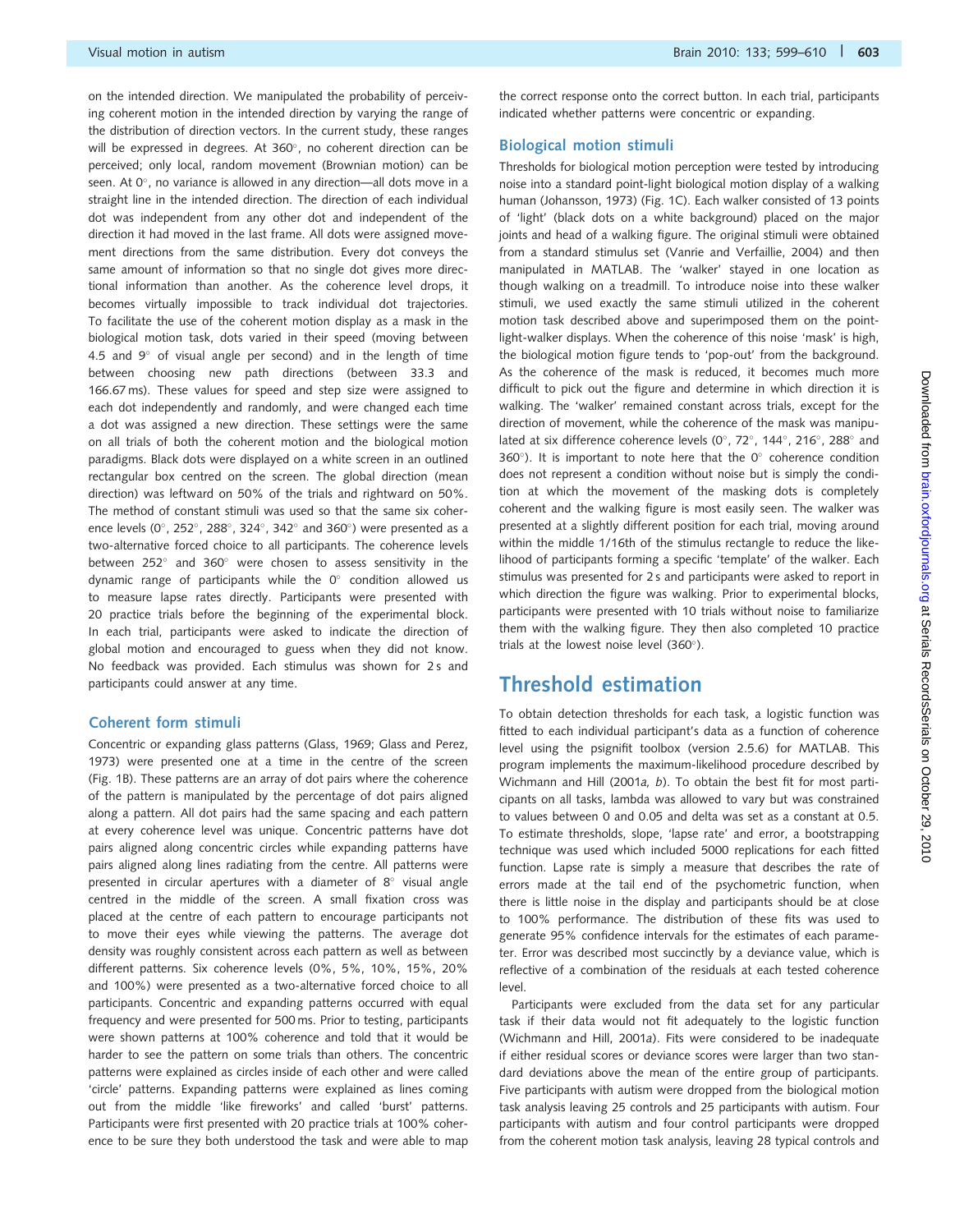|  |  |  | Table 2 Details of psychophysical data |  |  |  |  |  |  |
|--|--|--|----------------------------------------|--|--|--|--|--|--|
|--|--|--|----------------------------------------|--|--|--|--|--|--|

| Measure                  | Control group  |               | Autism group   |               | t       | P-value |  |
|--------------------------|----------------|---------------|----------------|---------------|---------|---------|--|
|                          | Mean (SD)      | Range         | Mean (SD)      | Range         |         |         |  |
| Coherent form            |                |               |                |               |         |         |  |
| Lapse rate               | 0.03(0.02)     | $0.00 - 0.05$ | 0.02(0.02)     | $0.00 - 0.05$ | 0.79    | 0.43    |  |
| Slope                    | 0.03(0.02)     | $0.01 - 0.08$ | 0.04(0.04)     | $0.01 - 0.23$ | $-1.11$ | 0.27    |  |
| Response bias            | 0.05(0.03)     | $0.00 - 0.12$ | 0.12(0.08)     | $0.00 - 0.29$ | $-0.15$ | 0.88    |  |
| Reaction time (ms)       | 1647.7 (577.1) | 598.7-3001.8  | 1128.2 (499)   | 316.6-2237.5  | $-1.26$ | 0.21    |  |
| Coherent motion          |                |               |                |               |         |         |  |
| Lapse rate               | 0.01(0.02)     | $0.00 - 0.05$ | 0.03(0.02)     | $0.00 - 0.05$ | $-1.13$ | 0.27    |  |
| Slope                    | 0.05(0.04)     | $0.01 - 0.21$ | 0.04(0.02)     | $0.01 - 0.07$ | 0.82    | 0.42    |  |
| Response bias            | 0.10(0.08)     | $0.02 - 0.35$ | 0.06(0.05)     | $0.01 - 0.26$ | $-0.56$ | 0.58    |  |
| Reaction time (ms)       | 990.5 (323.1)  | 460.5-1937.5  | 1695.8 (530.1) | 1080.1-2920.7 | $-0.32$ | 0.75    |  |
| <b>Biological motion</b> |                |               |                |               |         |         |  |
| Lapse rate               | 0.01(0.02)     | $0.00 - 0.05$ | 0.01(0.02)     | $0.00 - 0.05$ | $-0.37$ | 0.71    |  |
| Slope                    | 0.01(0.01)     | $0.00 - 0.04$ | 0.02(0.02)     | $0.01 - 0.09$ | $-1.49$ | 0.15    |  |
| Response bias            | 0.05(0.03)     | $0.01 - 0.12$ | 0.05(0.04)     | $0.01 - 0.17$ | $-0.86$ | 0.39    |  |
| Reaction time (ms)       | 2097.3 (0.03)  | 1198.3-3295.3 | 2042.7 (644.7) | 1096.9-3648.2 | 0.36    | 0.72    |  |

More lapsing is represented by higher values in the lapse rate column. Likewise, higher values for response bias represent greater bias towards one particular response in the two alternative forced choice tasks.

26 participants with autism. One participant with autism was dropped from the coherent form task, leaving 32 control participants and 29 participants with autism. Although we focused primarily on the threshold data obtained for each participant, lapse rate, response bias, reaction times and slope were also gathered. Groups did not differ on any of these measures (Table 2).

## **Results**

### Coherent motion

There was a significant difference between groups on 75% threshold [control mean = 309.82 $^{\circ}$ , autism mean = 285.56 $^{\circ}$ ;  $t(52) = -2.586$ ,  $P = 0.01$ ] but there was also a strong relationship between performance IQ and 75% threshold for the autism group  $(r = 0.627, P = 0.001)$ . This same relationship is seen with both verbal IQ  $(r = 0.515, P = 0.02)$  and full-score IQ  $(r = -0.607, P = 0.607)$  $P = 0.005$ ) but because of missing data on these two measures and the non-verbal nature of the tasks, we will report principally on the effects of performance IQ. While the relationship between performance IQ and 75% threshold was significant for the autism group it was both non-significant and in the opposite direction for the control group  $(r = -0.218, P = 0.284)$ . There is additionally a large degree of variability in the autism group such that some individual participants with autism performed better than the 95% confidence interval of the control group and others performed worse than the 95% confidence interval of controls (Figs 2A and 3A). Differences in the relationship between intellectual ability and visual motion perception between groups at least partially drive the threshold sensitivity difference between groups on this task. A one-way ANOVA was conducted with 75% threshold on the coherent motion task as a dependent variable, group as a fixed factor and performance IQ entered as a covariate. The results revealed IQ to be a significant factor  $[F(1,51) = 11.4]$ ,  $P = 0.001$ ] but group was no longer a significant factor in

between-group differences  $[F(1,55) = 1.1, P = 0.297]$ . To be sure that the ANCOVA analysis was sufficient to account for the influence of IQ on our dependent measures, we additionally created sub-samples matched on performance IQ, verbal IQ, full-score IQ and age ( $n = 23$  in each group for performance IQ analysis, 19 in the autism group for verbal IQ and full-score IQ analyses). Similar to the results seen in the ANCOVA analysis, in this smaller subsample the difference between groups on 75% threshold dropped in significance to trend levels [control mean = 311.98, autism mean = 295.67,  $t(40) = -2.023$ ,  $P = 0.061$ ].

### Coherent form

No significant differences were revealed between groups for sensitivity during glass pattern discrimination trials [control mean = 16.2; autism mean = 17.1;  $t(59) = -0.313$ ,  $P = 0.755$ ]. In contrast to the coherent motion task, there was no clear influence of IQ on sensitivity for this task for either the control group  $(r = 0.307, P = 0.1)$  or the autism group  $(r = -0.085, P = 0.667;$ Figs 2B and 3B).

### Biological motion

There was not only a significant difference between groups on 75% threshold [control mean = 153.94°, autism mean =  $68.69^{\circ}$ ,  $t(55) = -3.287$ ,  $P = 0.002$ ] but, again, also a significant correlation between performance IQ and 75% threshold for the autism group  $(r=0.412, P=0.041)$  but not for the control group  $(r=0.188, P=0.041)$  $P = 0.321$ ). This same relationship was seen with both verbal IQ  $(r = -0.462, P = 0.05)$  and full-score IQ  $(r = -0.479, P = 0.04)$ but because of missing data on these two measures and the non-verbal nature of the tasks, we again will focus principally on the effects of performance IQ. When the data were analysed using a one-way ANOVA with group entered as a fixed factor and performance IQ entered as a covariate, performance IQ emerged as a significant factor  $[F(1,55) = 8.2, P = 0.006]$  but,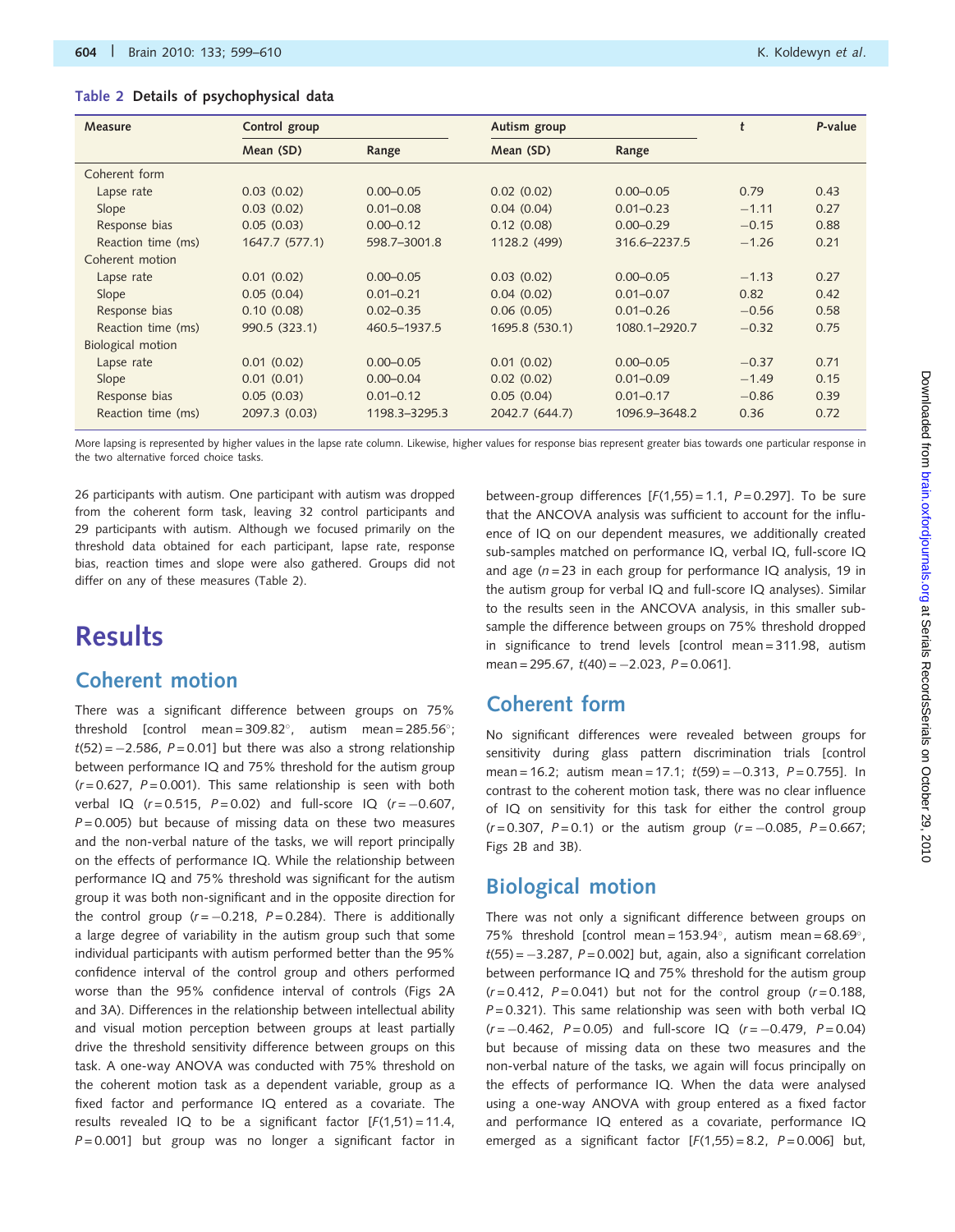

Figure 2 Thresholds of 75% for (A) coherent motion, (B) coherent form and (C) biological motion perception for autism and control groups. Boxes represent plus and minus twice the standard error of the mean. The white line represents the mean of the group. Bars above and below the boxes include the entire data set except for outliers (defined as anyone  $>2$  SDs from the mean of their group) whose data are depicted as individual dots. Higher 75% thresholds indicate better performance in  $(A)$  and  $(C)$  while  $<$ 75% thresholds indicate better performance in (B).



Figure 3 Individual subject data fitted with a psychometric function overlaid over each groups' 95% confidence intervals for (A) coherent motion perception, (B) coherent form perception and (C) biological motion perception. Areas shaded in blue represent the control group's 95% confidence interval, and areas shaded red, the confidence interval for the autism group. Purple shading denotes overlap between the two groups' confidence intervals.

despite this influence, the main effect of group remained significant  $[F(1,55) = 5.23, P = 0.026;$  Figs 2C and 3C]. In our smaller IQ and age-matched sub-sample, the two groups remained significantly different on 75% threshold [control mean = 178.45 $^{\circ}$ , autism mean = 78.30°,  $t(41) = -3.33$ ,  $P = 0.002$ ].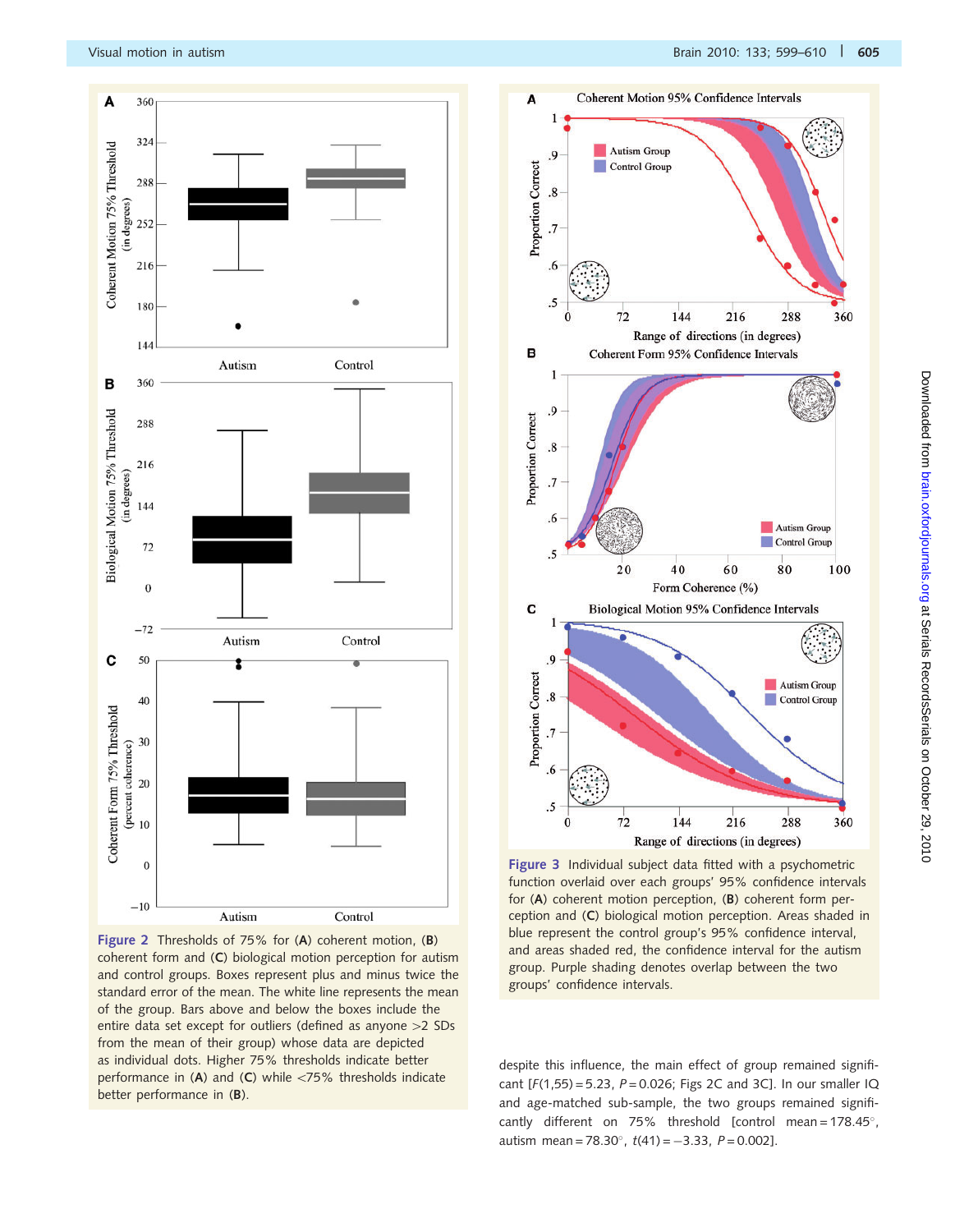## Correlation analyses

### Relationships between tasks

Performance on biological motion and coherent motion was correlated in the autism group  $(r=0.558, P=0.009)$  but not in the control group ( $r = 0.234$ ,  $P = 0.23$ ; Fig. 4A). Performing a partial correlation to account for the possible influence of performance IQ on this relationship reduced but did not eliminate the correlation between dynamic tasks in the autism group  $(r=0.456, P=0.04)$ . Performance on the coherent form task was correlated with performance on the coherent motion task in the control group ( $r = -0.638$ ,  $P < 0.001$ ) but not in the autism group  $(r = 0.041, P = 0.844; Fig. 4B).$ 

#### Relationships with autism and ADHD symptomatology

To be sure that ADHD symptomatology was not driving differences between our groups, we re-ran our statistics after removing



Figure 4 Correlations between participant's performance on various tasks. In (A) the correlation between performance on the coherent and biological motion tasks. In (B) the correlation between performance on the coherent form and coherent motion tasks.

the 15 participants with either an ADHD diagnosis or significant ADHD symptomatology. These groups showed almost identical results to our complete sample. Performance remained significantly different on both the coherent motion [control mean =  $312.37^{\circ}$ , autism mean =  $276.48^{\circ}$ ,  $t(40) = -3.53$ ,  $P = 0.001$ ] and the biological motion [control mean = 153.14 $^{\circ}$ , autism mean = 42.12 $^{\circ}$ ,  $t(43) = -4.05$ ,  $P < 0.001$ ] while performance on the coherent form task remained similar [control mean = 15.87, autism  $mean = 17.06$ ,  $t(46) = -0.37$ ,  $P = 0.71$ ]. Similar to the results in the whole group, when the data were analysed using a oneway ANOVA with performance IQ and age entered as covariates, the main effect of group remained significant for the biological motion task  $[F(1,35) = 11.54, P = 0.002]$  but did not for the coherent motion task  $[F(1,35) = 3.44, P = 0.078]$ .

In contrast to the correlation with IQ, there are no easily interpretable relationships between autism symptomatology as measured by the ADOS (or its sub-scores) and sensitivity measured on any of the tasks. The goodness-of-fit, one measure not typically reported in psychophysical experiments, did correlate strongly with ADOS measures. While all participants retained in these analyses had data that were well fitted by a logistic psychometric function, measures of goodness-of-fit (deviance scores) differed between individuals. After the exclusion of participants whose fits were not adequate, deviance scores for the biological motion task did not differ significantly between groups. As deviance values were not normally distributed, we tested possible differences between groups using the Mann–Whitney test (control mean =  $2.91$ , SD =  $2.25$ ; autism mean =  $1.74$ , SD =  $1.56$ ; U =  $282$ ,  $Z = -1.9$ ,  $P = 0.06$ ). Deviance scores were strongly related to the ADOS total score  $[roh = 0.513, P = 0.04$  (Bonferroni corrected)] within the autism group. Neither deviance values nor ADOS scores were significantly correlated with performance IQ, verbal IQ or full-score IQ within the autism group. This relationship also could not be explained by possible influences from lambda values (performance at the highest tested coherence level) or by response biases, as none of these measures were different between groups (Table 2) or correlated with either ADOS scores, task performance or deviance values.

## **Discussion**

Adolescents with autism performed as well as typical participants on a coherent form task that required discrimination between two static glass patterns but showed significant deficits on both a coherent motion and a biological motion perception task. In contrast with previous findings (Pellicano et al., 2005; Milne et al., 2006; Pellicano and Gibson, 2008), IQ scores correlated with task performance on both motion tasks in the autism group. Both factoring IQ into the between-group comparison and matching smaller groups on IQ removed much of the between-group differences on the coherent motion task but not on the biological motion task. This suggests that differences between groups on biological motion perception were not primarily due to differences in intellectual ability. IQ scores were not correlated with performance on the coherent form task, suggesting that the influence of IQ was specific to the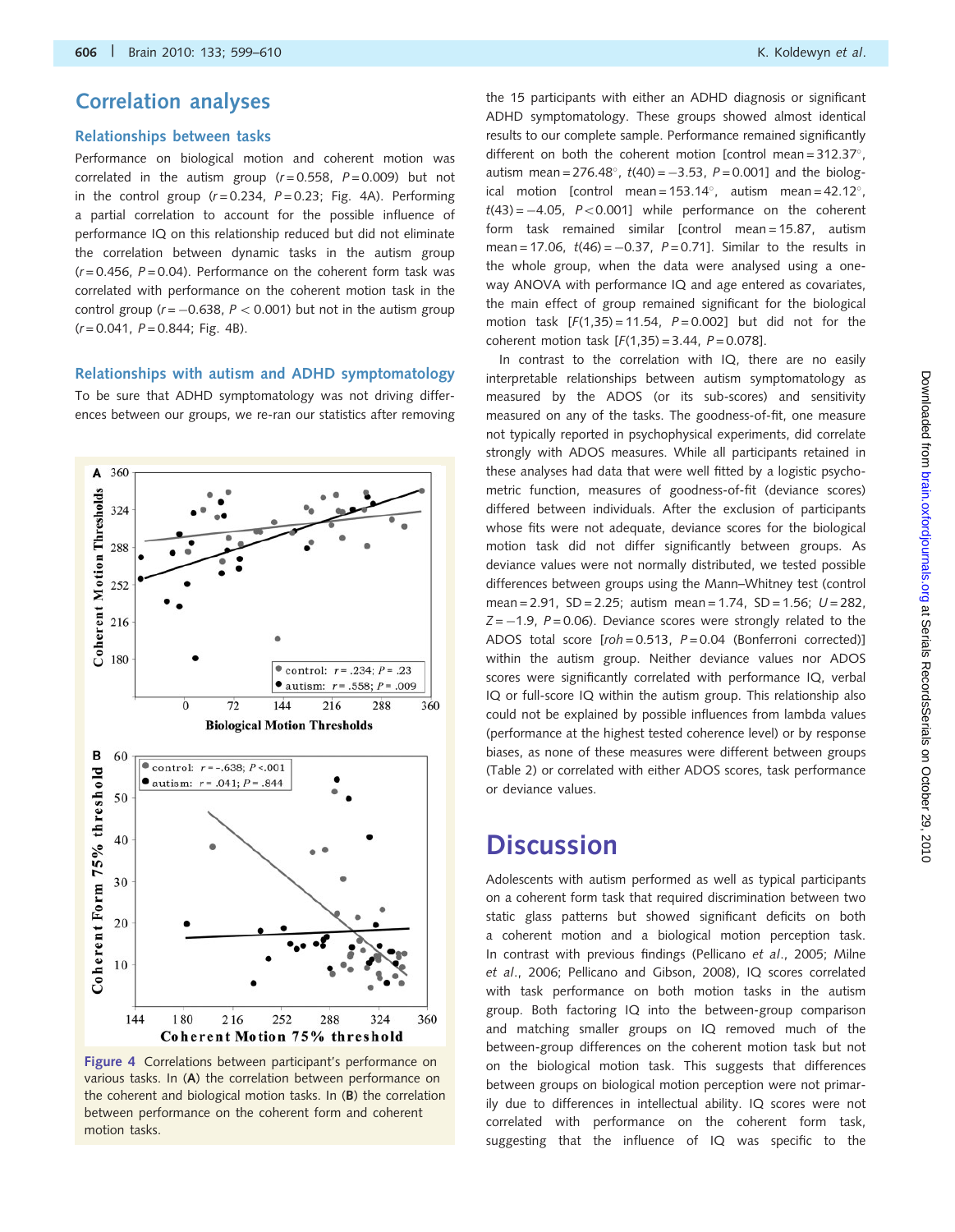dynamic tasks. Additionally, IQ did not influence performance on any task in the control group despite a similar range of IQ scores in the two groups, demonstrating that whatever influence IQ was exerting was specific to those with autism. IQ, even divided into verbal and performance subcomponents, is a large construct, reflective not only of intellectual ability but also of social and cultural competence. As a consequence, IQ measures may be assessing something different in those with autism than in the typically developing population and we can only speculate on the neural basis for such correlations. In our data, we observe a greater influence of IQ during dynamic tasks than during static tasks, which might lead us to the conjecture that IQ is acting as a proxy for temporal integration ability in the autism group. Such speculation, however, would have to be explicitly tested in future research. Although challenging to interpret, our IQ data are intriguing and warrant further study to ascertain explicity what influence IQ is exerting, as well as to determine whether IQ is measuring the same construct in those with autism as it is in typically developing populations.

The autism group was able to perform the coherent form task as well as typical participants and this demonstrates that deficits seen on the dynamic tasks cannot be the result of differences between groups in general attentiveness, task understanding or motivation. Including or excluding a group of participants with ADHD symptomatology also did not substantially affect our findings, implying that general attentional differences between groups were not driving our results. Additionally, the lack of difference between groups in lapse rates, response bias and average reaction time on all tasks argues against straightforward differences in general attentional engagement (Table 2).

Results from the coherent motion task do not support the theory of a simple sensory deficit specific to the processing of moving stimuli within the dorsal stream. Both the substantial influence of IQ and the wide range of sensitivity between individuals suggest that there is no uniform 'perceptual' deficit in those with autism. If a general dorsal stream deficit is present in some of those with autism, it is neither pervasive nor systematic. Additionally, in agreement with previous studies (Pellicano et al., 2005; Pellicano and Gibson, 2008), there is no indication that coherent motion deficits are connected with the degree of autism symptoms.

Our results from the coherent form task also argue against the possibility that coherent motion deficits seen in previous studies could be due only to a global integration deficit. The current study used glass patterns to ensure that there is no spatial frequency confound that could have allowed the pattern to be identified locally rather than through integration across the display (Dakin and Frith, 2005). Importantly, performance on the coherent motion and biological motion task was not correlated with performance on the coherent form task in our autism group. This also argues against a global integration deficit as the complete explanation for visual perception deficits in autism.

Our results from the biological motion task are more complex. Performance on this task was highly correlated with performance on the coherent motion task within the autism group but not highly correlated with performance on the form task. Both this correlation and its specificity to the autism group is in agreement



Figure 5 The correlation between individual participant deviance scores (a measure of goodness-of-fit of the psychometric function) during the biological motion perception task with the degree of autism symptomatology as measured by the ADOS total score.

with the findings of a recent paper investigating the relationship between coherent motion processing and the recognition of emotional states in biological motion displays (Atkinson, 2009). This relationship suggests that the deficit seen in the biological motion task was specific to dynamic stimuli and not to the integration of separate items into a coherent form. It is also important to point out that, unlike our other tasks, coherence levels in the biological motion task reflect changes in the masking noise rather than alterations of the biological motion 'signal' itself. There were no experimental trials without noise and the task required not only the dynamic integration of moving dots into a coherent form but also the segmentation of the biological motion figure from the masking noise. Thus, from our data set, we cannot determine if the impairment we saw was specific to biological motion perception itself or a result of difficulty with segmentation in noisy dynamic displays.

That we see a deficit, which is specific to dynamic stimuli and more severe in the biological motion condition, where both dynamic segmentation and dynamic form detection are required, is suggestive of a deficit in dynamic or 'spatiotemporal' attention. The integration of moving dots into a coherent percept of motion, although not attention intensive, is modulated by spatiotemporal attention (Bulakowski et al., 2007). The relatively simple integration of the biological motion cues into a coherent form also requires an allocation of dynamic attentional resources (Cavanagh et al., 2001; Battelli et al., 2003). Additionally, segmenting a moving form from a moving background requires significant spatiotemporal attention (Cavanagh et al., 2001; Thornton et al., 2002). This sort of dynamic attention is not the same as generalized attention and would have a selective impact upon dynamic stimuli. It would also have a larger effect on the biological motion task, where dynamic integration and dynamic segmentation are both required to complete the task accurately.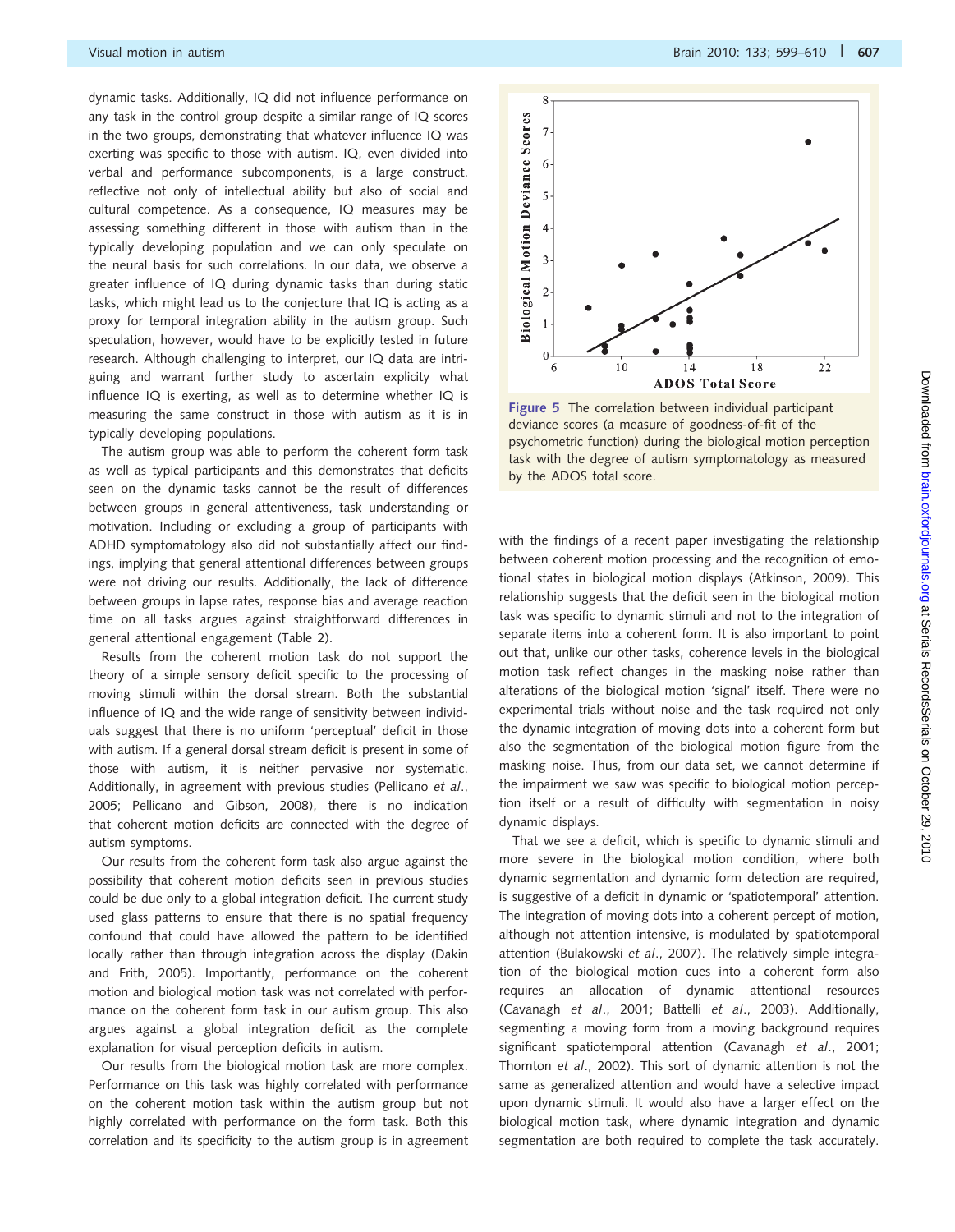While a deficit in spatiotemporal attention could more parsimoniously explain the mix of visual motion perception results from both this and earlier studies than either a specific dorsal stream deficit or a bias towards local processing, our data cannot directly address the question of such a deficit, as this study was not designed to assess spatiotemporal attention.

It is also important to remember that biological motion perception is not just a form-from-motion task, but it is also a social perception task. As such, those with autism may show impairment on a task requiring biological motion perception in noise not because of simple motion processing deficits or the dynamic attention necessary to perform the task but because of the social perception necessary to complete it. Indeed, several theories of autism posit that many of its symptoms develop directly from early deficits in social orientation and social reciprocity (Schultz et al., 2000, 2005; Dawson et al., 2005). Our data set cannot directly address the extent to which social cognition deficits might have an impact upon biological motion perception (or vice versa) as we did not manipulate the 'socialness' of our stimuli. Further studies including both biological and non-biological form-frommotion perception tasks that are matched on difficulty as well as assessments that better measure social cognition will be necessary to assess the true relationship between social perception deficits and biological motion perception.

The correlation between ADOS scores and deviance values on the biological motion task is intriguing. At the first level of analysis, it suggests that those participants who are most affected by autism (as measured by the ADOS) struggle, across coherence levels, to perceive the biological motion figure in the background noise consistently. In support of this idea, it is also important to note that while five participants with autism had to be removed from the biological motion analysis because their data would not be fit adequately, this was not the case for any of the control participants. Usually, researchers discard, discount or attempt to factor out information related to whether participants are able to do a task consistently (Klein, 2001). Motivation, generalized attention, lapsing and deviance from a perfect fit are all considered confounds. The relationship between ADOS scores and deviance scores on the biological motion task suggests that psychophysical measures beyond sensitivity should be examined more thoroughly. Measures of goodness-of-fit, lapsing and motivation may actually be important for understanding possible perceptual deficits in autism. In future studies it may not only be beneficial to take advantage of existing measures that naturally fall out of psychophysical testing, like the results reported here, but also to develop tools that can better help us determine which aspects of perception or task performance are reflected in these measures.

There is some indication in the literature that motion perception deficits may differentiate those with Asperger syndrome from those with other autism spectrum disorder diagnoses (Gepner and Mestre, 2002; Spencer and O'Brien, 2006; Tsermentseli et al., 2008). Our data cannot comment substantially on this question as only three participants with autism, who did not meet full criteria for autism on the ADOS, were included in our sample (all met autism spectrum criteria on the communication sub-score, full autism criteria on the social sub-score and were

one or two points below full-autism diagnosis on the total score). Removing them from the data set made no significant difference to our findings and they were not outliers on any dependent measure. These data may, however, contribute to the characterization of subtypes within the greater autism spectrum. While our sample was too small to reveal the possibility of a bimodal distribution in scores, not all participants with autism showed impairment on either the coherent or the biological motion tasks. Similar to numbers previously reported in the literature (Milne et al., 2005; Pellicano and Gibson, 2008), only 34% of participants with autism performed at worse than one standard deviation from the control mean on the coherent motion task. On the biological motion task, 56% of autism participants performed worse than one standard deviation from the control mean.

The current results do not support either a general dorsal stream deficit or a bias towards local perception as explanations for visual perception differences in those with autism. Instead, they support a more nuanced interpretation. One distinct possibility suggested by our data is that differences in dynamic attention, which we might expect to have both frontal and parietal contributions, may drive many of the visual motion impairments reported in autism. Differences in social perception may also contribute significantly to biological motion perception deficits. Further psychophysical studies that include both non-biological formfrom-motion segmentation tasks as well as tasks that more directly assess spatiotemporal attention will be necessary to assess the roles of social perception and segmentation as well as determine if dynamic attention is, in fact, different in those with autism.

## Acknowledgements

We are grateful to the research participants and their families, Dr Kenneth Britten for his assistance with stimulus creation and Tom Kiely for his help with participant recruitment.

## **Funding**

Autism Speaks through a Pre-doctoral Mentored Research Award (S.M.R.).

## References

- Allison T, Puce A, McCarthy G. Social perception from visual cues: role of the STS region. Trends Cogn Sci 2000; 4: 267–78.
- Atkinson AP. Impaired recognition of emotions from body movements is associated with elevated motion coherence thresholds in autism spectrum disorders. Neuropsychologia 2009; 47: 3023–9.
- Atkinson J, Anker S, Braddick O, Nokes L, Mason A, Braddick F. Visual and visuospatial development in young children with Williams syndrome. Dev Med Child Neurol 2001; 43: 330–7.
- Atkinson J, King J, Braddick O, Nokes L, Anker S, Braddick F. A specific deficit of dorsal stream function in Williams' syndrome. Neuroreport 1997; 8: 1919–22.
- Battelli L, Cavanagh P, Thornton IM. Perception of biological motion in parietal patients. Neuropsychologia 2003; 41: 1808–16.
- Bertone A, Mottron L, Jelenic P, Faubert J. Motion perception in autism: a 'complex' issue. J Cogn Neurosci 2003; 15: 218–25.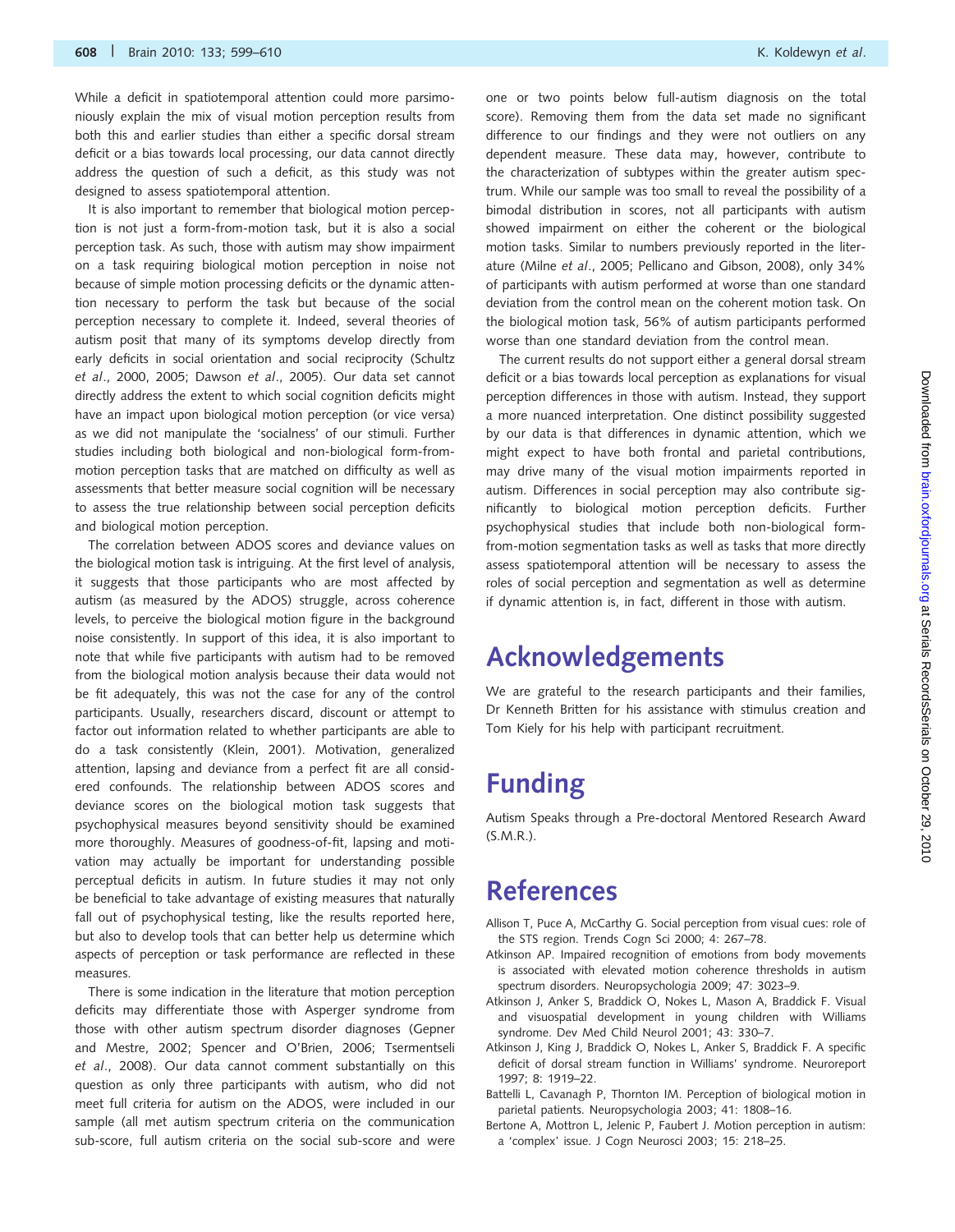- Bertone A, Mottron L, Jelenic P, Faubert J. Enhanced and diminished visuo-spatial information processing in autism depends on stimulus complexity. Brain 2005; 128: 2430–41.
- Berument SK, Rutter M, Lord C, Pickles A, Bailey A. Autism screening questionnaire: diagnostic validity. Br J Psychiatry 1999; 175: 444–51.
- Blake R, Turner LM, Smoski MJ, Pozdol SL, Stone WL. Visual recognition of biological motion is impaired in children with autism. Psychol Sci 2003; 14: 151–7.
- Blakemore SJ, Frith U. How does the brain deal with the social world? Neuroreport 2004; 15: 119–28.
- Boddaert N, Chabane N, Belin P, Bourgeois M, Royer V, Barthelemy C, et al. Perception of complex sounds in autism: abnormal auditory cortical processing in children. Am J Psychiatry 2004; 161: 2117–20.
- Braddick O, Atkinson J, Wattam-Bell J. Normal and anomalous development of visual motion processing: motion coherence and 'dorsal-stream vulnerability'. Neuropsychologia 2003; 41: 1769–84.
- Bulakowski PF, Bressler DW, Whitney D. Shared attentional resources for global and local motion processing. J Vis 2007; 7: 10,1–10.
- Calder AJ, Young AW. Understanding the recognition of facial identity and facial expression. Nat Rev Neurosci 2005; 6: 641–51.
- Campbell R, MacSweeney M, Surguladze S, Calvert G, McGuire P, Suckling J, et al. Cortical substrates for the perception of face actions: an fMRI study of the specificity of activation for seen speech and for meaningless lower-face acts (gurning). Brain Res Cogn Brain Res 2001; 12: 233–43.
- Cavanagh P, Labianca AT, Thornton IM. Attention-based visual routines: sprites. Cognition 2001; 80: 47–60.
- Cowey A, Vaina LM. Blindness to form from motion despite intact static form perception and motion detection. Neuropsychologia 2000; 38: 566–78.
- Dakin S, Frith U. Vagaries of visual perception in autism. Neuron 2005; 48: 497–507.
- Dawson G, Webb SJ, McPartland J. Understanding the nature of face processing impairment in autism: insights from behavioral and electrophysiological studies. Dev Neuropsychol 2005; 27: 403–24.
- Del Viva MM, Igliozzi R, Tancredi R, Brizzolara D. Spatial and motion integration in children with autism. Vis Res 2006; 46: 1242–52.
- Freitag CM, Konrad C, Haberlen M, Kleser C, von Gontard A, Reith W, et al. Perception of biological motion in autism spectrum disorders. Neuropsychologia 2008; 46: 1480–94.
- Gepner B, Mestre DR. Brief report: postural reactivity to fast visual motion differentiates autistic from children with Asperger syndrome. J Autism Dev Disord 2002; 32: 231–8.
- Gervais H, Belin P, Boddaert N, Leboyer M, Coez A, Sfaello I, et al. Abnormal cortical voice processing in autism. Nat Neurosci 2004; 7: 801–2.
- Glass L. Moire effect from random dots. Nature 1969; 223: 578–80.
- Glass L, Perez R. Perception of random dot interference patterns. Nature 1973; 246: 360–2.
- Goodale MA, Milner AD. Separate visual pathways for perception and action. Trends Neurosci 1992; 15: 20–5.
- Grossman E, Donnelly M, Price R, Pickens D, Morgan V, Neighbor G, et al. Brain areas involved in perception of biological motion. J Cogn Neurosci 2000; 12: 711–20.
- Gunn A, Cory E, Atkinson J, Braddick O, Wattam-Bell J, Guzzetta A, et al. Dorsal and ventral stream sensitivity in normal development and hemiplegia. Neuroreport 2002; 13: 843–7.
- Happe F, Frith U. The weak coherence account: detail-focused cognitive style in autism spectrum disorders. J Autism Dev Disord 2006; 36: 5–25.
- Happe FG, Booth RD. The power of the positive: revisiting weak coherence in autism spectrum disorders. Q J Exp Psychol 2008; 61: 50–63.
- Hubert B, Wicker B, Moore DG, Monfardini E, Duverger H, Da Fonseca D, et al. Brief report: recognition of emotional and nonemotional biological motion in individuals with autistic spectrum disorders. J Autism Dev Disord 2007; 37: 1386–92.
- Jeannerod M. The neural and behavioural organization of goal-directed movements. Oxford: Clarendon Press; 1988.
- Johansson G. Visual perception of biological motion and a model for its analysis. Percept Psychophys 1973; 14: 201–11.
- Jolliffe T, Baron-Cohen S. Are people with autism and Asperger syndrome faster than normal on the Embedded Figures Test? J Child Psychol Psychiatry 1997; 38: 527–34.
- Klein SA. Measuring, estimating, and understanding the psychometric function: a commentary. Percept Psychophys 2001; 63: 1421–55.
- Klin A, Jones W. Altered face scanning and impaired recognition of biological motion in a 15-month-old infant with autism. Dev Sci 2008; 11: 40–6.
- Klin A, Lin DJ, Gorrindo P, Ramsay G, Jones W. Two-year-olds with autism orient to non-social contingencies rather than biological motion. Nature 2009; 459: 257–61.
- Lord C, Risi S, Lambrecht L, Cook EHJ, Leventhal BL, DiLavore PC, et al. The autism diagnostic observation schedule-generic: a standard measure of social and communication deficits associated with the spectrum of autism. J Autism Dev Disord 2000; 30: 205–23.
- Milne E, Swettenham J, Campbell R. Motion perception and autistic spectrum disorder: a review. Cah Psychol Cognit/Curr Psychol Cognit 2005; 23: 3–36.
- Milne E, Swettenham J, Campbell R, Coleman M. Degree of global/local processing is related to coherent motion detection. Paper presented at the International Meeting for Autism Research, Sacramento, CA, 2004.
- Milne E, Swettenham J, Hansen P, Campbell R, Jeffries H, Plaisted K. High motion coherence thresholds in children with autism. J Child Psychol Psychiatry 2002; 43: 255–63.
- Milne E, White S, Campbell R, Swettenham J, Hansen P, Ramus F. Motion and form coherence detection in autistic spectrum disorder: relationship to motor control and 2:4 digit ratio. J Autism Dev Disord 2006; 36: 225–37.
- Moore DG, Hobson RP, Lee A. Components of person perception: an investigation with autistic, non-autistic retarded and typically developing children and adolescents. Br J Dev Psychol 1997; 15: 401–23.
- Mottron L, Burack JA, Iarocci G, Belleville S, Enns JT. Locally oriented perception with intact global processing among adolescents with highfunctioning autism: evidence from multiple paradigms. J Child Psychol Psychiatry 2003; 44: 904–13.
- Newsome WT, Pare EB. A selective impairment of motion perception following lesions of the middle temporal visual area (MT). J Neurosci 1988; 8: 2201–11.
- O'Riordan MA, Plaisted KC, Driver J, Baron-Cohen S. Superior visual search in autism. J Exp Psychol Hum Percept Perform 2001; 27: 719–30.
- Ochiai T, Grimault S, Scavarda D, Roch G, Hori T, Riviere D, et al. Sulcal pattern and morphology of the superior temporal sulcus. Neuroimage 2004; 22: 706–19.
- Parron C, Da Fonseca D, Santos A, Moore DG, Monfardini E, Deruelle C. Recognition of biological motion in children with autistic spectrum disorders. Autism 2008; 12: 261–74.
- Pellicano E, Gibson L, Maybery M, Durkin K, Badcock DR. Abnormal global processing along the dorsal visual pathway in autism: a possible mechanism for weak visuospatial coherence? Neuropsychologia 2005; 43: 1044–53.
- Pellicano E, Gibson LY. Investigating the functional integrity of the dorsal visual pathway in autism and dyslexia. Neuropsychologia 2008; 46: 2593–6.
- Pelphrey KA, Carter EJ. Charting the typical and atypical development of the social brain. Dev Psychopathol 2008; 20: 1081–102.
- Pelphrey KA, Morris JP, McCarthy G. Neural basis of eye gaze processing deficits in autism. Brain 2005; 128: 1038–48.
- Pelphrey KA, Morris JP, McCarthy G, Labar KS. Perception of dynamic changes in facial affect and identity in autism. Soc Cogn Affect Neurosci 2007; 2: 140–9.